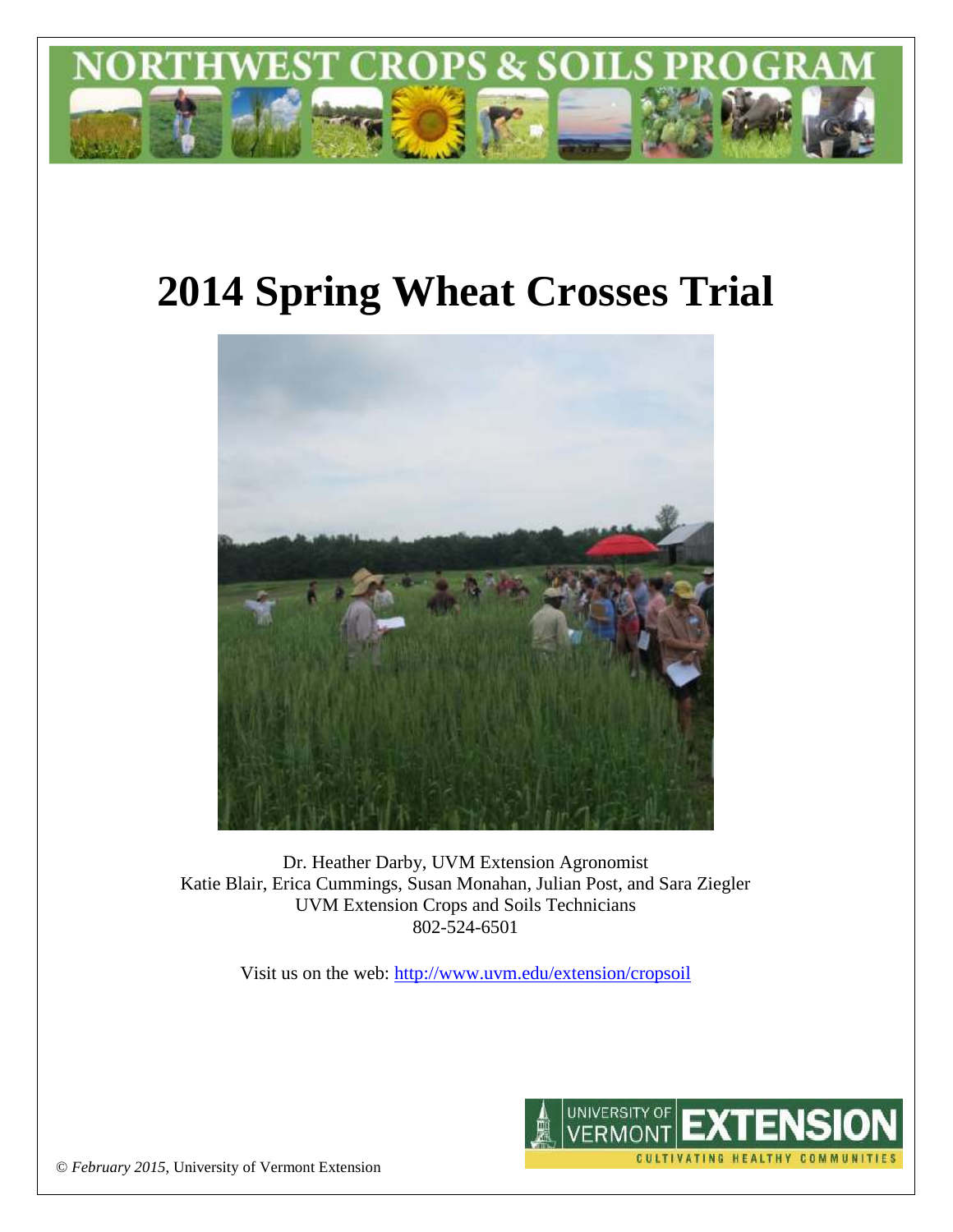#### **2014 SPRING WHEAT CROSSES TRIAL**

Dr. Heather Darby, University of Vermont Extension [Heather.Darby\[at\]uvm.edu](mailto:Heather.Darby@uvm.edu)

On-farm wheat breeding began in Vermont, in cooperation with UVM Extension, in 2007 with a USDA SARE grant to build farmer knowledge in plant breeding. The goal of this on-farm breeding trial is to develop spring wheat varieties that are suited for organic management in Vermont soils and climatic conditions. Most commercially available varieties are developed in regions with climates, soils and management techniques that are very different from our own. In addition, those varieties are genetically homogenous and inbred for uniformity. This has often led to rapid breakdown of genetic resistance to local diseases. To address this situation, farmers in Vermont have been gaining the technical skills needed to develop their own varieties by making wheat crosses and selections under organic management.

To acquire hands-on breeding skills, Vermont farmers along with UVM Extension agronomist Heather Darby, attended an intensive short course on wheat breeding at Washington State University. Nineteen modern and heirloom varieties of spring wheat were originally planted in 2007, including three varieties from famed Vermont botanist and wheat breeder, Cyrus Pringle. Of these varieties, a number of crosses were made that have been grown out on farms in Vermont with varying soils and climates for the last 7 years. Farmers continue to grow the crosses and select the best-looking plants, while capturing the genetic diversity from the populations.

# **MATERIALS AND METHODS**

In 2014, five of the top performing spring wheat crosses were planted at two locations: Borderview Research Farm in Alburgh, VT and Butterworks Farm in Westfield, VT. The crosses evaluated include AC Barrie/Red Fife, Champlain/AC Barrie, Champlain/Hope, Champlain/Red Bobs, and Red Fife/Defiance. Parents of the crosses are listed in Table 1.

Both farms are certified organic by Vermont Organic Farmers, LLC. The seedbeds were prepared by conventional tillage methods. See Table 2 for general plot management. Plots were planted with a six-inch Great Plains coneseeder on 29-Apr in both Alburgh and Westfield. The spring wheat crosses at both locations were planted at 125 lbs acre<sup>-1</sup> in 2013 and in 2014, whereas in previous years, they have been planted at 100 lbs acre<sup>-1</sup>. A lower seeding rate is generally recommended for heirloom varieties to allow for plenty of space for development of each plant and seed head. However, yields had been very low in the past, so we seeded at 125 lbs acre<sup>-1</sup> to compare yields and quality with modern varieties of wheat planted at the same seeding rate.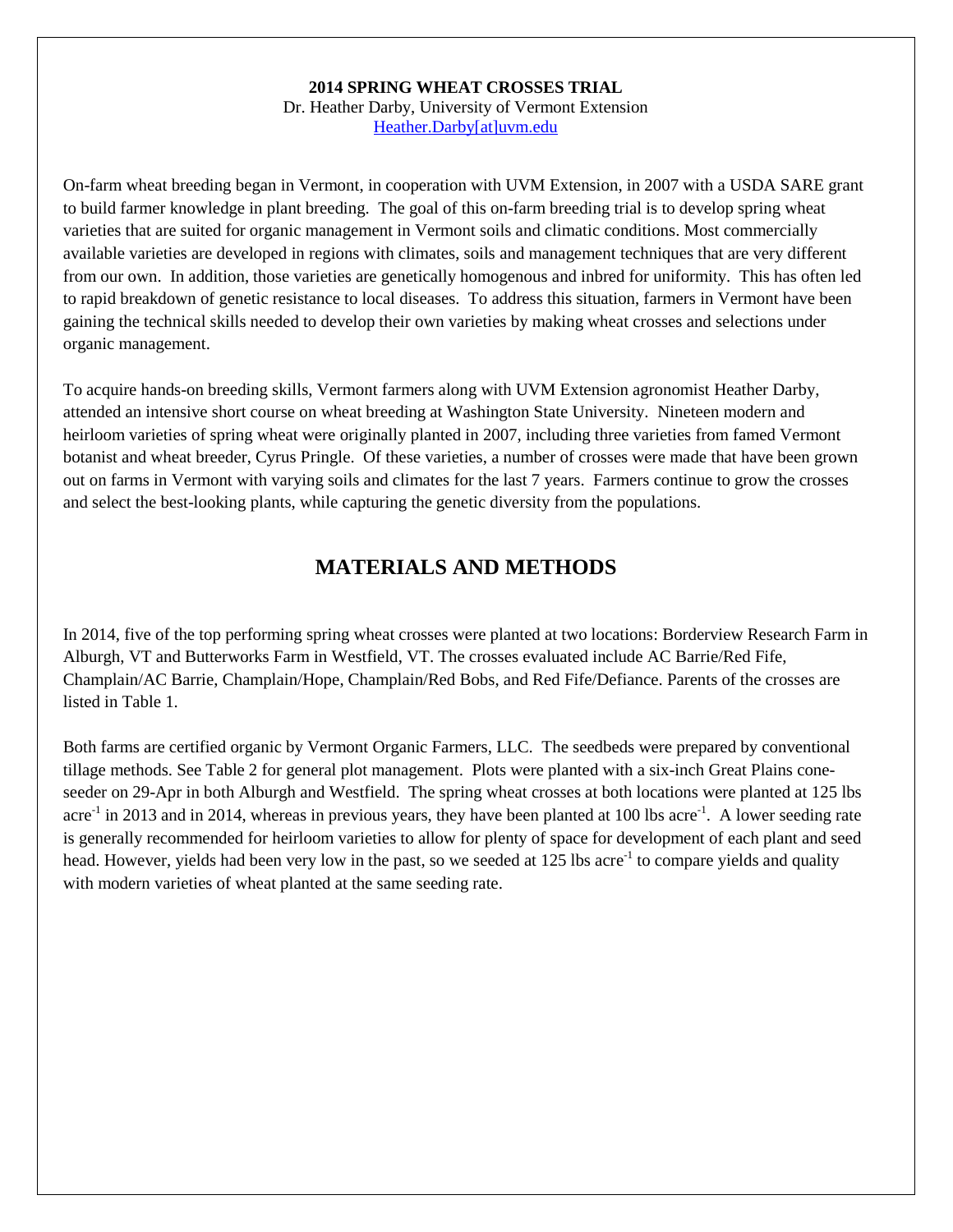| <b>Abbreviation</b> | <b>Cultivar</b>  | Year | <b>Place of Origin</b> | Pedigree                     |
|---------------------|------------------|------|------------------------|------------------------------|
| <b>ACB</b>          | <b>AC</b> Barrie | 1997 | Saskatchewan           | Neepawa / Columbus // BW90   |
| Ch                  | Champlain        | 1870 | Vermont                | <b>Black Sea/Gold Drop</b>   |
| D                   | Defiance         | 1878 | <b>Vermont</b>         | Golden Drop/White Hamburg    |
| H                   | Hope             | 1927 | South Dakota           | Yaroslav emmer/Marquis       |
| <b>RB</b>           | Red Bobs         | 1926 | Saskatchewan           | selection from field of Bobs |
| RF                  | Red Fife         | 1918 | Ontario, Canada        | information not found        |
| S                   | Surprise         | 1909 | Vermont                | Chile Club/Michigan Club     |

**Table 1. Cultivars used as parents in spring wheat breeding project.** 

Populations were determined by making two 1/3 meter counts per plot on 9-Jun at the Alburgh location. Wheat was harvested with an Almaco SPC50 small plot combine on 4-Aug in Alburgh and 20-Aug in Westfield. Grain moisture, test weight and yield were determined at the Westfield location. The grain was cleaned with a Clipper M2B cleaner and dried at  $40^{\circ}$ C until grain moisture was below 13%. Samples were ground into flour using a Perten LM3100 Laboratory Mill. Grains were analyzed for protein content using the Perten Inframatic 8600 Flour Analyzer. Grain protein affects gluten strength and loaf volume. Most commercial mills target 12-15% protein. Protein was calculated on a 14% moisture basis. Falling number was measured on the Perten FN 1500 Falling Number Machine. The falling number is related to the level of sprout damage that has occurred in the grain. It is measured by the time it takes, in seconds, for a stirrer to fall through a slurry of flour and water to the bottom of the tube. Falling numbers greater than 350 indicate low enzymatic activity and sound quality wheat. A falling number lower than 200 indicates high enzymatic activity and poor quality wheat. Deoxynivalenol (DON) was analyzed using Veratox DON 5/5 Quantitative test from the NEOGEN Corp. This test has a detection range of 0.5 to 5 ppm. Samples with DON values greater than 1 ppm are considered unsuitable for human consumption. All data was analyzed with an analysis of variance with SAS (Cary, NC). The LSD procedure was used to separate cultivar means when the F-test was significant ( $p < 0.10$ ).

|                               | Alburgh, VT                                       | <b>Westfield, VT</b>                              |  |
|-------------------------------|---------------------------------------------------|---------------------------------------------------|--|
| <b>Trial information</b>      | <b>Borderview Research</b><br>Farm                | <b>Butterworks Farm</b>                           |  |
| Soil type                     | Benson rocky silt loam                            | Colton-Duxbury complex                            |  |
| <b>Previous crop</b>          | No-till corn                                      | Dry Beans                                         |  |
| Seeding Rate (lbs $ac^{-1}$ ) | 125                                               | 125                                               |  |
| Row spacing (in)              | 6                                                 | 6                                                 |  |
| <b>Replicates</b>             | 4                                                 | 4                                                 |  |
| <b>Planting date</b>          | $29-Apr$                                          | $29-Apr$                                          |  |
| <b>Harvest date</b>           | $4-Aug$                                           | $20$ -Aug                                         |  |
| Harvest area (ft)             | 5 x 20                                            | $5 \times 20$                                     |  |
| <b>Tillage operations</b>     | Fall plow, spring disk $\&$<br>spike tooth harrow | Fall plow, spring disk $\&$<br>spike tooth harrow |  |

|  | Table 2. General plot management, 2014. |  |
|--|-----------------------------------------|--|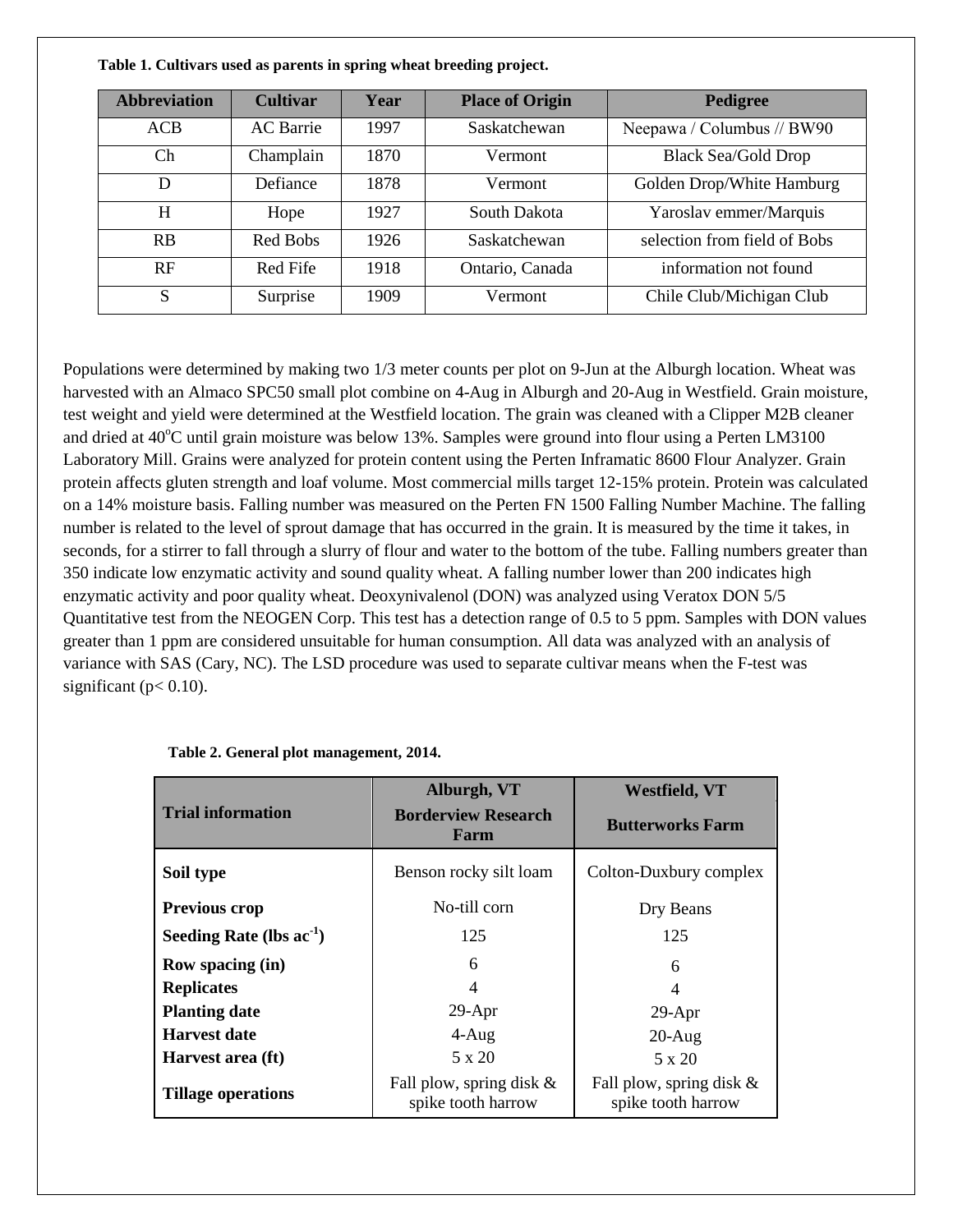Variations in yield and quality can occur because of variations in genetics, soil, weather and other growing conditions. Statistical analysis makes it possible to determine whether a difference among varieties is real, or whether it might have occurred due to other variations in the field. At the bottom of each table a LSD value is presented for each variable (i.e. yield). Least Significant differences (LSD's) at the 10% level of probability are shown. Where the difference between two treatments within a column is equal to or greater than the LSD value at the bottom of the column, you can be sure in 9 out of 10 chances that there is a real difference between the two varieties. Treatments that were not significantly lower in performance than the highest value in a particular column are indicated with an asterisk. In the example below, A is significantly different from C but not from B. The difference between A and B is equal to 1.5 which is less than the LSD value of 2.0. This means that these varieties did not differ in yield. The difference between A and C is equal to 3.0 which is greater than the LSD value of 2.0. This means that the yields of these varieties were significantly different from one another. The asterisk indicates that B was not significantly lower than the top yielding variety.

| Variety        | Yield  |
|----------------|--------|
| A              | 6.0    |
| B              | $7.5*$ |
| $\mathfrak{c}$ | $9.0*$ |
| LSD            | 2.0    |

## **RESULTS AND DISCUSSION**

Seasonal precipitation and temperatures were recorded with a Davis Instruments Vantage Pro2 with Weatherlink data logger on site in Alburgh, VT (Table 3). The spring wheat growing season this year experienced lower than normal temperatures in April, July and August with above average temperatures in May and June. Alburgh experienced above average rainfall. From April to August there was an accumulation of 4439 Growing Degree Days (GDDs) in Alburgh, VT, which is 52 GDDs lower than the 30 year average.

| Alburgh, VT                         | April  | <b>May</b> | <b>June</b> | <b>July</b> | <b>August</b> |
|-------------------------------------|--------|------------|-------------|-------------|---------------|
| Average temperature $({}^{\circ}F)$ | 43     | 57.4       | 66.9        | 69.7        | 67.6          |
| Departure from normal               | $-1.8$ |            | 1.1         | $-0.9$      | $-1.2$        |
|                                     |        |            |             |             |               |
| Precipitation (inches)              | 4.34   | 4.9        | 6.09        | 5.15        | 3.98          |
| Departure from normal               | 1.5    | 1.5        | 2.4         |             | 0.1           |
|                                     |        |            |             |             |               |
| Growing Degree Days (base 32°F)     | 330    | 789        | 1041        | 1171        | 1108          |
| Departure from normal               | $-54$  | 33         | 27          | $-27$       | $-31$         |

**Table 3. Temperature and precipitation summary for Alburgh, VT, 2014.**

Based on weather data from Davis Instruments Vantage Pro2 with Weatherlink data logger. Historical averages for 30 years of NOAA data (1981-2010).

Seasonal precipitation and temperature was recorded at a weather station in close proximity to the Westfield site and is shown in Table 4. Westfield experienced below average temperatures and above average rainfall during the spring wheat growing season. From April to August there was an accumulation of 3922 Growing Degree Days (GDDs) in Westfield, VT, which is 194 GDDs lower than the 30 year average.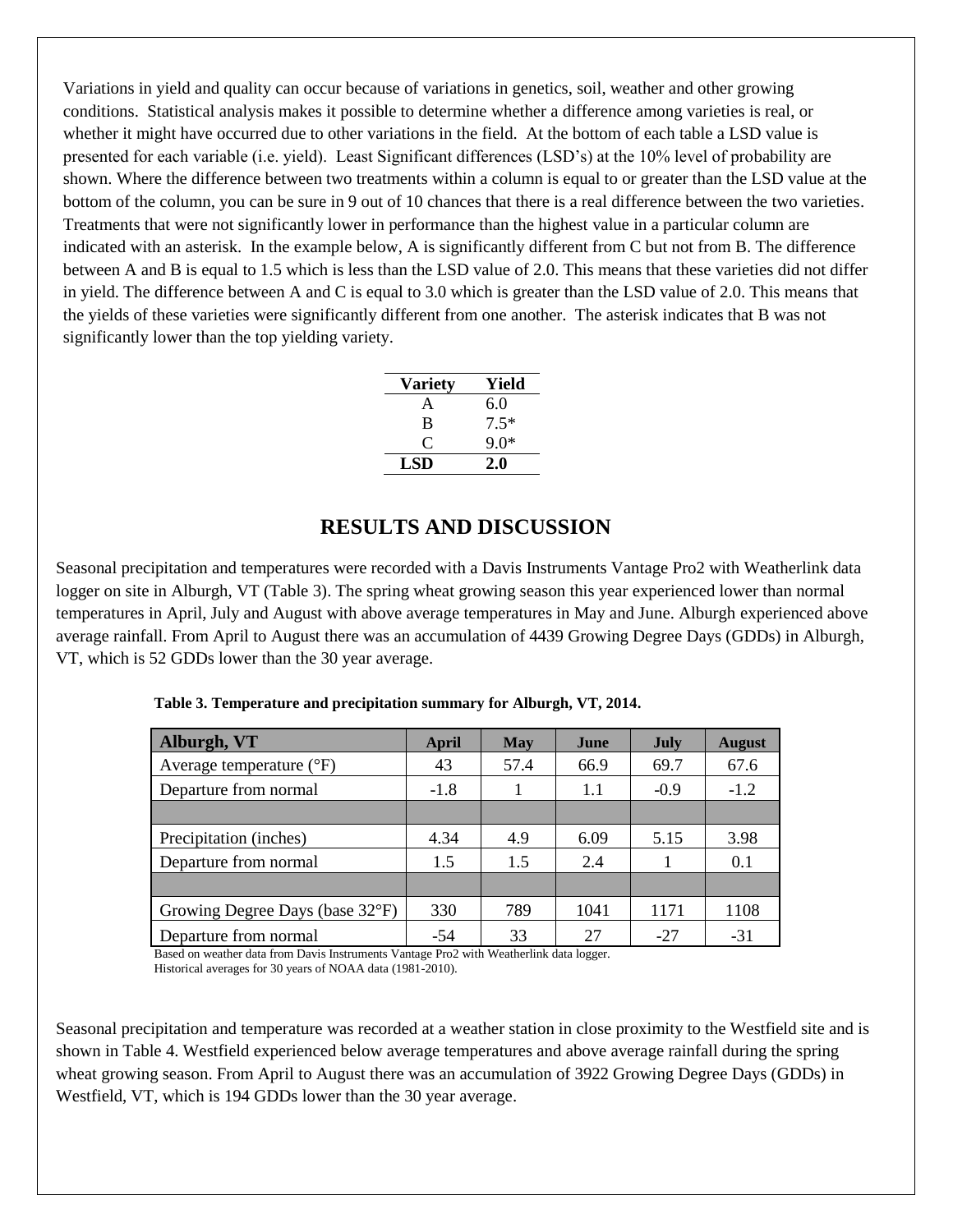| Table 4. Temperature and precipitation summary for Westfield, VT, 2014. |               |        |        |        |        |  |  |
|-------------------------------------------------------------------------|---------------|--------|--------|--------|--------|--|--|
| Westfield, VT                                                           | April         | May    | June   | July   | August |  |  |
| Average temperature $({}^{\circ}F)$                                     | 39.4          | 53.6   | 62.9   | 67.2   | 64.6   |  |  |
| Departure from normal                                                   | $-3.2$        | $-1.2$ | $-0.9$ | $-0.8$ | $-1.5$ |  |  |
|                                                                         |               |        |        |        |        |  |  |
| Precipitation (inches)                                                  | 3.0           | 5.4    | 4.5    | 5.9    | 4.8    |  |  |
| Departure from normal                                                   | $0.2^{\circ}$ | 1.7    | 0.5    | 1.5    | 0.2    |  |  |
|                                                                         |               |        |        |        |        |  |  |
| Growing Degree Days (base)                                              |               |        |        |        |        |  |  |
| $32^{\circ}F$                                                           | 222           | 670    | 927    | 1091   | 1012   |  |  |
| Departure from normal                                                   | $-101$        | $-40$  | $-27$  | 19     | $-45$  |  |  |

\*Data compiled from Northeast Regional Climate Center data from Newport, VT.

Historical averages for 30 years of NOAA data (1981-2010).

In Alburgh, there was severe bird damage just prior to harvest leading to reduced yields at this location. In Alburgh, Champlain/AC Barrie yielded the highest of the F6 crosses with 417 lbs acre<sup>-1</sup> (Table 5). This was not significantly different from the other crosses. All of the crosses were very tall, measuring over 90 cm in height. With the excessive rain received during the growing season, it is not surprising that the tall wheat became lodged from heavy rain events. Surprise/Red Bobs was the tallest variety  $(104.4 \text{ cm})$  and had one of the lowest yields  $(212 \text{ lbs acre}^{-1})$ . The greatest population was found in the Champlain/AC Barrie cross which also had the highest yield (417 lbs acre-<sup>1</sup>). However, the population of this cross was not significantly different than three of the other four crosses. Because of the low yields in the F6 crosses at the Alburgh location, it was decided that the seed should be saved for planting next year, and quality was not tested.

| <b>Variety</b>      | Height    | Yield                  | <b>Population</b> |
|---------------------|-----------|------------------------|-------------------|
|                     | cm        | $lbs$ ac <sup>-1</sup> | plants $m^{-2}$   |
| AC Barrie/Red Fife  | 99.3      | 202                    | 253               |
| Champlain/AC Barrie | 95.9      | 417                    | 357               |
| Defiance/AC Barrie  | 97.3      | 281                    | 287               |
| Hope/Champlain      | 93.7      | 225                    | 325               |
| Surprise/Red Bobs   | 104.4     | 212                    | 283               |
| LSD(0.10)           | <b>NS</b> | <b>NS</b>              | <b>NS</b>         |
| Trial Mean          | 98.1      | 268                    | 301               |

| Table 5. Growth characteristics from F6 spring wheat crosses grown in Alburgh, VT, 2014. |  |  |  |
|------------------------------------------------------------------------------------------|--|--|--|
|------------------------------------------------------------------------------------------|--|--|--|

NS - None of the varieties were significantly different from one another.

Yields of the crosses grown in Westfield were higher than those grown in Alburgh and ranged from 1278-1866 lbs acre<sup>-1</sup> (Table 6 and Figure 1). The highest yielding spring wheat cross was Defiance/AC Barrie. This was not significantly different than three of the other four crosses. Crude protein levels were high, ranging from 14.1-15.5%. The highest crude protein level was found in Champlain/AC Barrie but this was not significantly different than Hope/Champlain. Figure 1 shows the direct relationship between higher yield and lower crude protein. Falling numbers ranged from 187-236 seconds, indicating a high level of sprout damage. Additionally, all of the crosses grown in Westfield had DON levels less than 1 ppm and are considered safe for human consumption.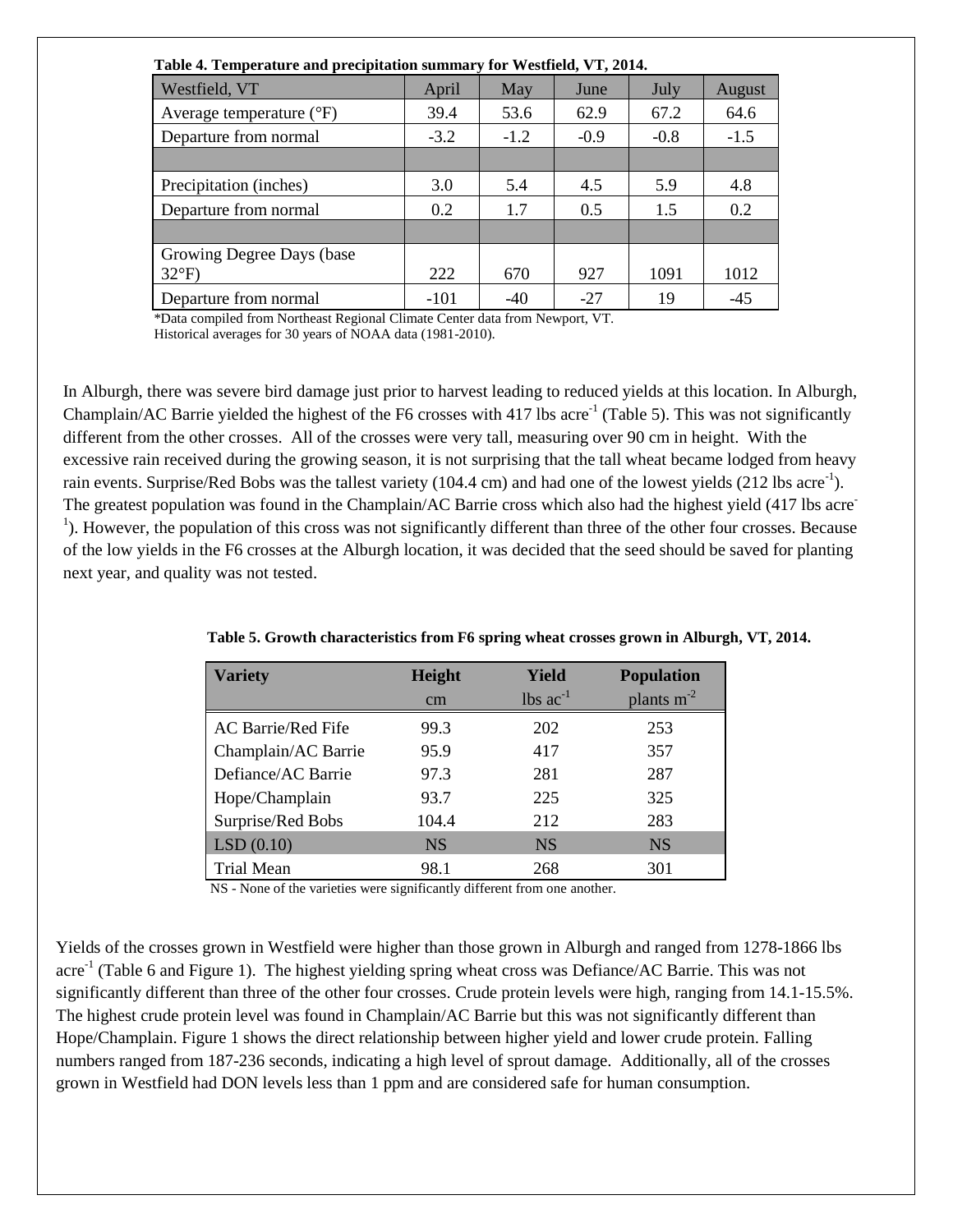### **Table 6. Harvest data from F7 spring wheat crosses grown in Westfield, VT, 2014.**

| <b>Variety</b>            | Yield @<br>13.5%<br>moisture<br>lbs/ac | <b>Moisture</b><br>$\%$ | <b>Test</b><br>weight<br>lbs/bu | <b>Crude</b><br>protein $@12\%$<br>moisture<br>$\%$ | <b>Falling</b><br>number<br>seconds | <b>DON</b><br>ppm |
|---------------------------|----------------------------------------|-------------------------|---------------------------------|-----------------------------------------------------|-------------------------------------|-------------------|
| <b>AC Barrie/Red Fife</b> | 1815*                                  | 17.8                    | 55                              | 14.1                                                | 236                                 | 0.27              |
| Champlain/AC Barrie       | 1523*                                  | 17.9                    | 54                              | $15.5*$                                             | 201                                 | 0.22              |
| Defiance/AC Barrie        | 1866*                                  | 17.6                    | 54                              | 14.3                                                | 220                                 | 0.23              |
| Hope/Champlain            | 1278                                   | 17.5                    | 53                              | $14.9*$                                             | 187                                 | 0.40              |
| Surprise/Red Bobs         | 1733*                                  | 17.7                    | 55                              | 14.1                                                | 212                                 | 0.38              |
| LSD(0.10)                 | 368                                    | <b>NS</b>               | <b>NS</b>                       | 0.7                                                 | <b>NS</b>                           | <b>NS</b>         |
| Trial Mean                | 1643                                   | 17.7                    | 54                              | 14.6                                                | 211                                 | 0.30              |

\*Varieties with an asterisk indicate that it was not significantly different than the top performer in column (in **bold**).

NS - None of the varieties were significantly different from one another.



**Figure 1. Yield and protein of F7 spring wheat crosses grown in Westfield, VT, 2014.**